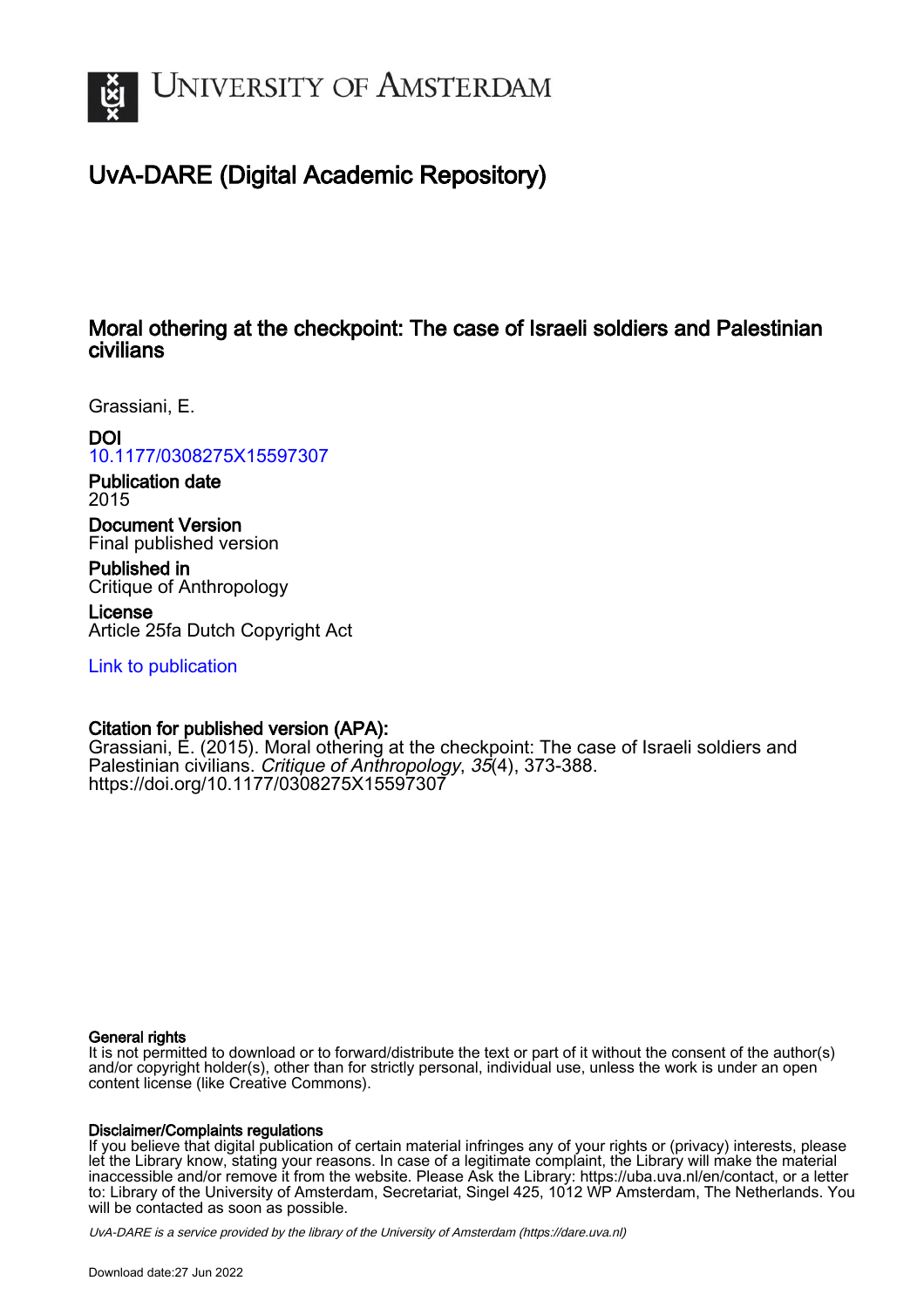

# Moral othering at the checkpoint: The case of Israeli soldiers and Palestinian civilians

Critique of Anthropology 2015, Vol. 35(4) 373–388 (C) The Author(s) 2015 Reprints and permissions: sagepub.co.uk/journalsPermissions.nav DOI: 10.1177/0308275X15597307 coa.sagepub.com



# Erella Grassiani

University of Amsterdam, the Netherlands

#### Abstract

In many ways the Palestinian civilian is the ultimate or significant 'other' for the Israeli soldier serving in the Occupied Palestinian Territories (OPT). (S)he is the one who will be stopped, checked, controlled and at times arrested. (S)he is the one who negotiates, pleads, begs and sometimes curses the soldier. This other represents, amongst other things, disorder for the soldiers. (S)he becomes the 'face' of the hardship, the frustration, anger, doubt and boredom the soldiers associate with their work within a military occupation. To regain a sense of order, control and normalcy soldiers construct the military checkpoint as a 'moral geography' where the Palestinian is actively 'othered'. In this paper I will explore how moral boundaries are drawn along these physical borders in a landscape of conflict, while not losing sight of the symbolic meaning of this border. I will do this by exploring the way Palestinians are made into a moral other by Israeli soldiers, in an effort to create a certain sense of order, at the checkpoint. I will first discuss the checkpoint as a site of 'moral geography' that enhances and legitimizes these processes of othering that I will explore next. Finally, I will discuss the way Palestinians are made into a moral other, while tracing this back to a moral discourse that is geared to establish a 'normalized' self.

#### Keywords

Israel, soldiers, moral othering, checkpoints, Palestinians, Occupied Palestinian Territories, moral geography

#### Corresponding author:

Erella Grassiani, Department of Anthropology, P.O. box 15508, 1001 NA, Amsterdam, the Netherlands. Email: e.grassiani@uva.nl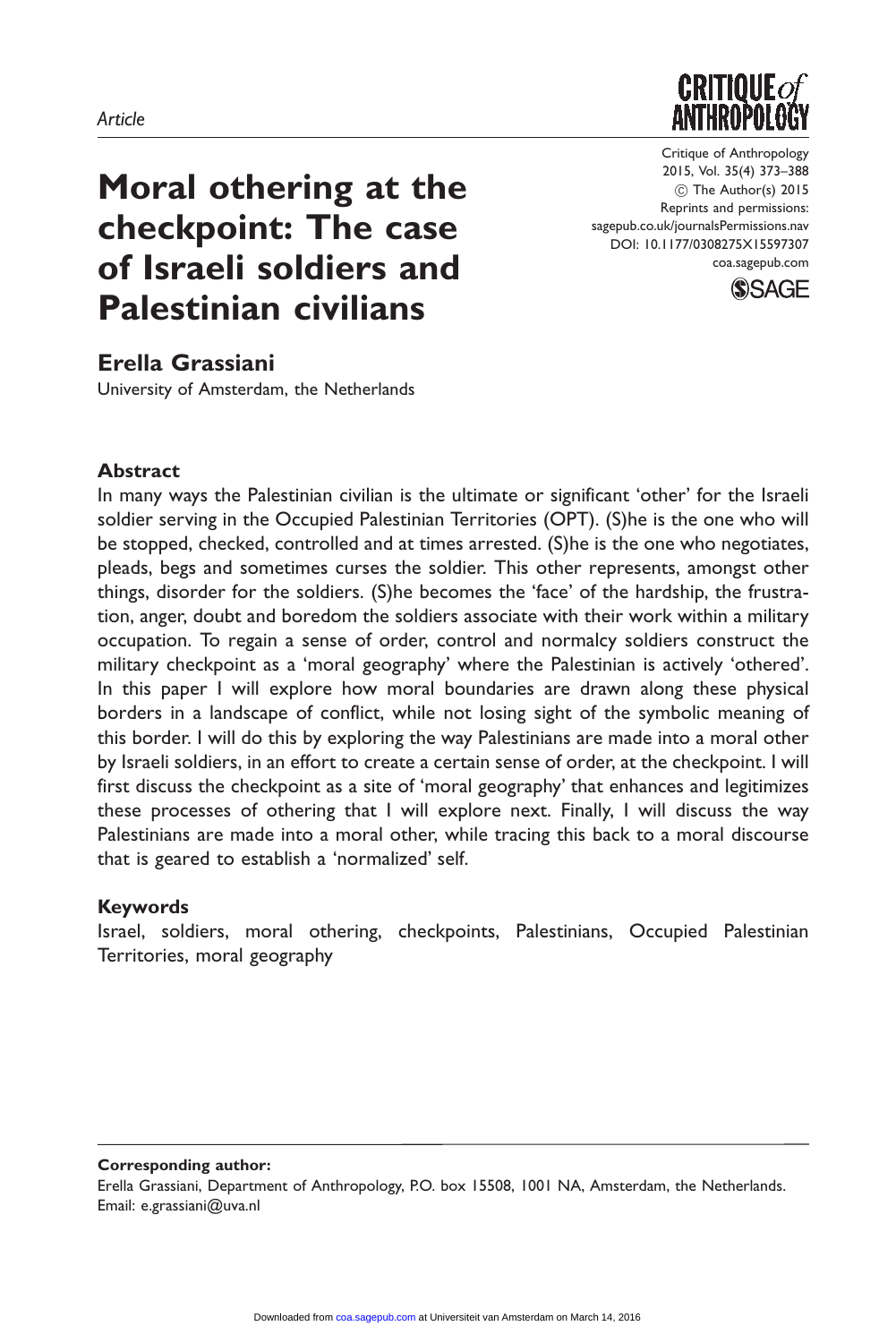...the roadblock serves as the threshold of an opportunity for contact between the two sides at the roadblock: the 'I,' in military garb, with megaphone and weapon, and carrying out orders; and the you,' who requests, insists, and surrenders (Zanger, 2005: 47).

In many ways the Palestinian civilian is the ultimate or significant 'other' for the Israeli soldier serving in the Occupied Palestinian Territories (OPT). (S)he is the one who will be stopped, checked, controlled and at times arrested. (S)he is the one who negotiates, pleads, begs and sometimes curses the soldier. This other represents, amongst other things, disorder for the soldiers. (S)he becomes the 'face' of the hardship, the frustration, anger, doubt and boredom the soldiers associate with their work within the military occupation (Grassiani, 2013). Through processes of numbing soldiers go through and which are closely related to these associations and the spaces in which they work, soldiers experience uncertainty and moral blurring within their daily experiences in the occupation (Ibid.). Within this reality the Palestinian is actively made into an 'other' within the space of the checkpoint.

This moral othering, as I call it here, is not so much based on individual soldier's decision-making and categorization, but it should be seen as part of the behaviour of soldiers that is influenced by the broader (military) system or context they are part of. The military occupation in which Israeli soldiers serve and within which they need to perform specific activities forms the social and political backdrop against which soldiers perform their tasks, but it also presents the actual physical context in which they work. I believe that all aspects of this system influence the behaviour of soldiers, in particular their moral decision making. Thus, instead of looking at individual moral deliberations, I will here analyse the discourse and activities by Israeli soldiers in the larger context they are part of and especially their physical surroundings and the operational dynamics within them (Grassiani, 2013).

I will argue in this paper that this othering by soldiers is done in an effort to regain a sense of order, control and normalcy within the blurred reality of their work. More specifically, I will place the moral othering within the actual spaces where soldiers and Palestinian citizens (often involuntarily) interact on a daily basis. I will argue that soldiers then construct the military checkpoint as a 'moral geography' (Matless, 1997).

Often anthropologists have taken borders and boundaries as their subject of enquiry, where boundaries refer to symbolic and social demarcations and borders to 'real' physical ones (Yuval-Davis and Stoetzler, 2002). While I use this distinction here as well, this dichotomy can be problematic because physical borders can be imbued with symbolic and social meanings as well (Donnan and Wilson, 1999). We should thus combine the two in our approach (Fassin, 2011).

In the context of the Israeli occupation of Palestinian territories, borders are first of all either unclear or even non-existent. Border concepts such as the Green Line refer to historical agreements about territorial separation; however, they are not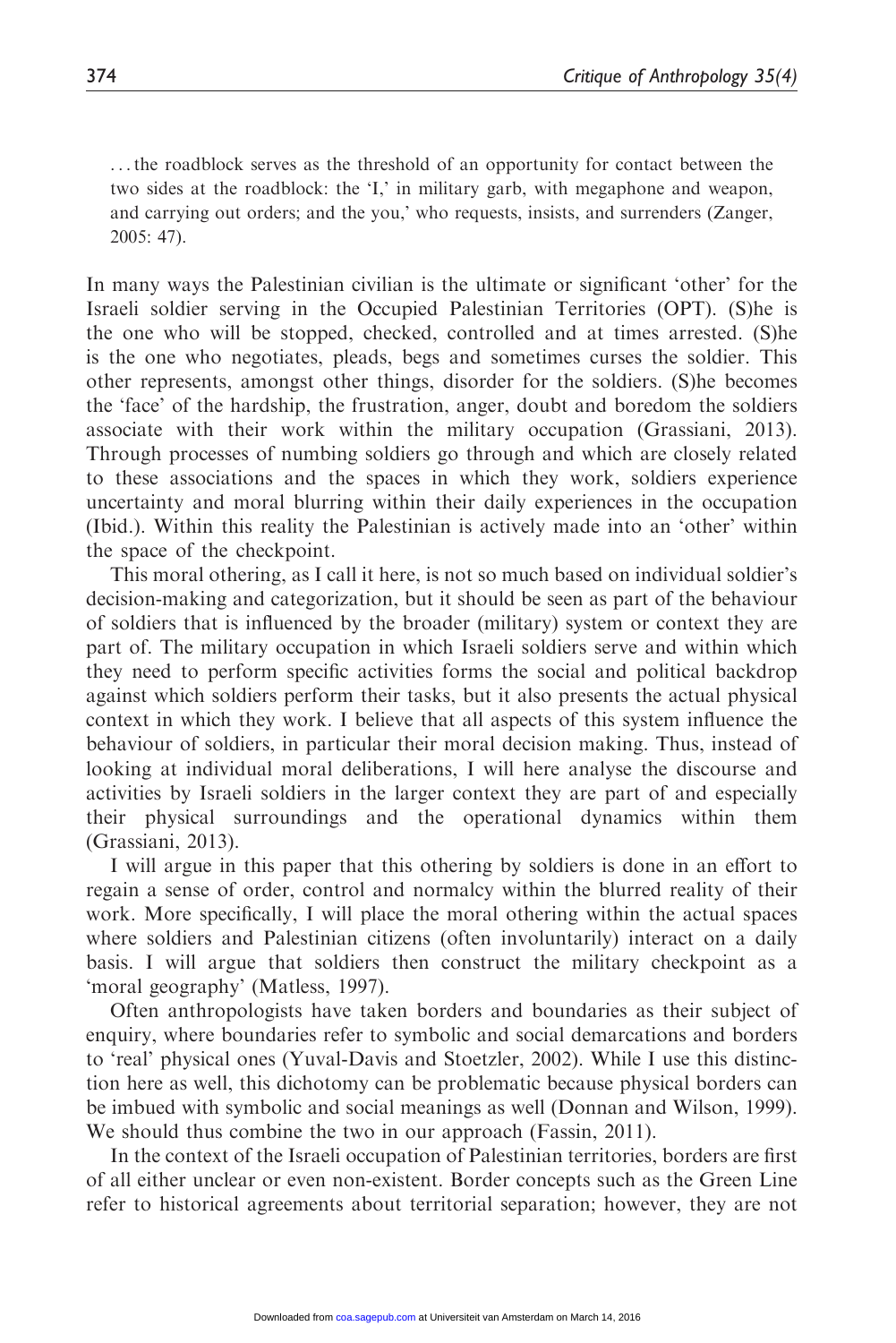connected to daily reality and subsequent human practice. However, the Israeli state has put in place numerous 'border markers', such as checkpoints, walls and fences which have become part of the landscape and of the daily experiences of most Palestinians who are forced to pass or circumvent them on their way to work, school, hospital or simply to visit a relative. As such, this study is not about borders or border crossings that are internationally recognized, but about borders that separate territories and people from each other following the logic of the most powerful actor: the Israeli state as occupying power. Secondly, the checkpoints and the wall/security fence built by Israel in the West Bank in recent years are powerful symbols of the occupation of Palestinian land by the Israeli state and the difficulties this brings for Palestinian daily life. They not only physically hinder Palestinians to move freely, they humiliate people by their mere presence in Palestinian space. It is a continual reminder of the asymmetrical power relations between Israel and Palestine.

This article explores how moral boundaries are drawn along these physical borders in a landscape of conflict, while not losing sight of the symbolic meaning of this border. I will do this by exploring the way Israeli soldiers craft Palestinians into a moral other, in an effort to create a certain sense of order, at the checkpoint. I will first discuss the checkpoint as a 'moral geography' (Matless, 2000) that enhances and legitimizes the processes of othering which I will discuss next in the context of the idea of the need for order. Finally, I will discuss the way Palestinians are made into a moral other by using ethnographic material which shows a moral discourse used by soldiers, that is geared to establish a 'normalized' self. To analyse this discourse I will trace its historical and social roots and look at four of its different aspects in soldiers' speech about their work at the checkpoint; the Palestinian as violent other, the Palestinian as not trustworthy, the Palestinian as human (in an effort to normalize soldiers' behaviour) and finally I will discuss the way Israeli soldiers try to 'keep their own dignity' during their activities.<sup>1</sup>

### The checkpoint as a space of othering

Elsewhere I have already argued that the spaces in which soldiers work are very influential for the way they morally behave and their moral decision making through numbing processes (Grassiani, 2013). When analysing these spaces and their operational dynamics in a systemic approach, we can come to a clearer understanding of the way these direct physical realities and their operational dynamics influences soldiers' work and the way they morally categorize the Palestinian other. Especially the checkpoint, discussed here, is central and serves as a symbol to the meeting of the two, soldier and Palestinian civilian. It is a site which through its very planning and logic enhances the processes of othering and (b)ordering (Van Houtem and Van Naerssen, 2001).

Zanger (2005: 38) describes it as follows: 'the checkpoint functions as the regulator of control and rule: the mechanism of surveillance and control operates by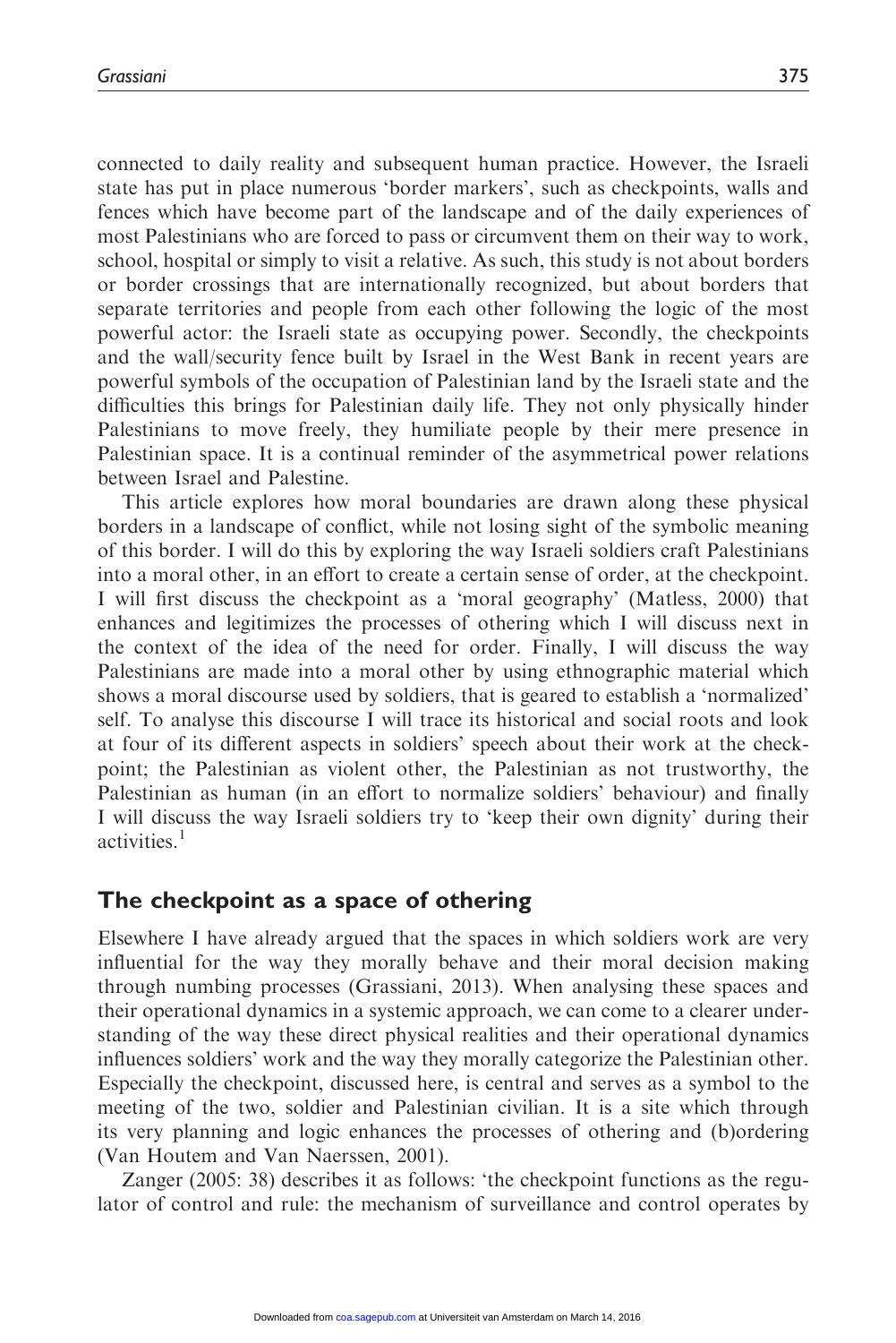spatial, ideological, and linguistic means, which include a ritual of such repetitive acts as identification, obedience, reward and punishment'. These checkpoints, which can be found within the OPT in different shapes and sizes, can be seen as 'a central symbol of the Israeli occupation' (Ben-Ari et al., 2005: 2) for the Palestinians, while they represent 'an unusual mix of power and vulnerability to potential attacks' (Ben-Ari et al., 2005: 2) for Israeli soldiers. In the OPT there are large, permanent checkpoints which in recent years have become actual terminals with a strong resemblance to 'real' border crossings.<sup>2</sup> There are also smaller ones with a few soldiers manning the post, checking passing Palestinians randomly or blocking the road in case of a closure. There are also temporary or 'flying' checkpoints which can be set up on any road in the OPT to stop suspicious cars or to demonstrate the military presence in the area and deter potential attackers. In this last case, only a few soldiers and a jeep are employed to block roads and check the traffic that comes through. According to the UN Office of Coordination of Humanitarian Affairs (OCHA) there were 542 obstacles in the OPT as of September 2012, amongst which fixed checkpoints (98 according to Human Rights organization B'Tselem), $3$  ad-hoc staffed checkpoints and gates.<sup>4</sup> Since 2008, the Israeli authorities started to 'ease' the conditions for Palestinian citizens resulting in fewer checkpoints and more open gates that can be closed when necessary.<sup>5</sup>

Technically, checkpoints are, as the name states, sites where checking is done; people and goods are examined by soldiers to make sure no explosives are brought through from one side of the checkpoint to the other and identity cards are inspected to make sure that no unwanted person tries to pass. Checkpoints have been discussed in the context of their panoptic power and function as surveillance mechanisms (see, for example, Braverman, 2009). Soldiers, especially in the modern terminals, are often unseen and one cannot communicate with them directly. Thus, one is never sure who is watching and wherefrom they are observing you; people are not only checked, but they are also controlled.

The logic behind the checkpoint from the official Israeli point of view is one of security, a central concept in Israel's (inter) national policies. The state's and military's standpoint is that checkpoints are needed to ensure no forbidden goods, weapons and explosives reach Israel proper (Israel within the Green Line).<sup>6</sup> At the same time, however, checkpoints severely disturb Palestinian civilian life in the Territories. In recent years many checkpoints have been dismantled for this reason, or in official language 'to ease the lives of the Palestinians'.<sup>7</sup> However, many remain and are central in the daily experience of Palestinians and their relation with the occupying Israeli entity.

Tawil-Souri (2011) has analysed one such checkpoint both as an 'anthropological space' and as a 'nonplace' using Auge's concept. By using both these concepts she emphasizes the meaningfulness of the checkpoint for Palestinian life; it is 'a space where people exist' (2011: 14), but also the fact that checkpoints are places where no one lives, where people only go through, where relations are not built,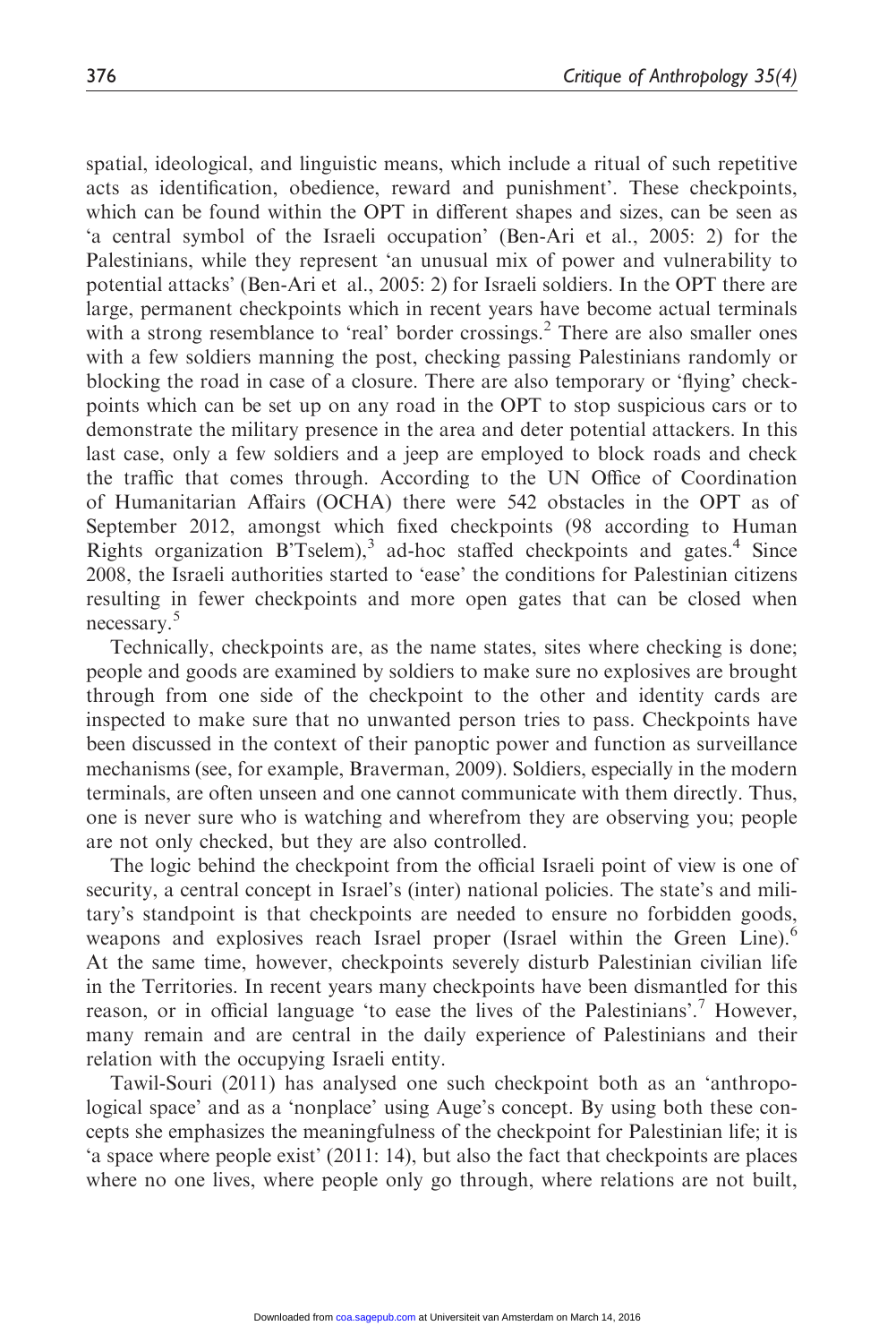a place that is only made as space of transition. While Tawil-Souri analyses the checkpoints from the point of view of the Palestinian, my focus is that of the Israeli soldiers. For them as well the checkpoint is a place with a certain meaning; a place they need to govern, control and keep safe. In the 'anthropological' sense Tawil-Souri uses, soldiers give meaning to the checkpoint by maintaining a certain order. This need for order, which also entails their own sense of 'normalcy' is an important factor for the construction of the checkpoint as a 'moral geography' (Matless, 1997, 2000).

Matless, as quoted in Pow (2007), defines moral geography as how 'the conduct of particular groups or individuals in particular spaces may be judged appropriate or inappropriate and the ways in which assumptions about the relationship between people and their environments may both reflect and produce moral judgments' (2007: 1544). As Pow (2007) noticed in his work on gated communities in Shanghai, these judgments made by one group about another are closely linked to the idea of order. While in Pow's work this order meant maintaining the 'Good Life' within wealthy city enclaves, in this case it concerns the maintenance of order by soldiers in an effort of 'selfing', of constructing a clear and 'normalized' idea of themselves within the context of a military occupation. While constructing a clear other as inappropriate, in Matless' words, the self becomes appropriate and firmly rooted within the moral boundaries of the own social group.

The space in which this moral othering takes place is thus important. Order is maintained by controlling the flow of Palestinians and by making clear who can go through and who can't. Van Houtem and Van Naerssen (2001) have also called such processes '(b)ordering' where bordering is played out by immobilizing people. The features of many 'modern' checkpoints with soldiers sitting behind glass, almost invisible for the passers-by, and all communication going through intercoms and microphones make it easier for soldiers to categorize Palestinians passing through as 'others', as being different. The physical separation between soldier and Palestinian civilian in the new terminals enhances a 'blurred' view. David Grossman (1988: 19) writes about this in his famous novel The Yellow Wind. He shows how Israelis often see Palestinians as one mass. This way of looking makes one ignore the individual within the 'blur' and uphold his different-ness, his otherness. In the work of Ben-Ari et al. (2005) on checkpoints in the OPT, this depersonalization also comes to the fore, the Palestinians, if not seen as a mass, are turned into categories as we shall see below.

Thus, communication often happens through intercom systems and ID-papers are passed to soldiers through a latch in a bulletproof window that further distances the Palestinian from the soldier. There is virtually no direct human contact. Not only are both 'groups', Israeli soldiers and Palestinian citizens, within these circumstances physically separated, possible feelings of responsibility or general human empathy for the plight of the Palestinian are also diminished.

When speaking about their work soldiers often relate about the hardship they go through, the monotony and the arbitrariness of the on the spot decision-making.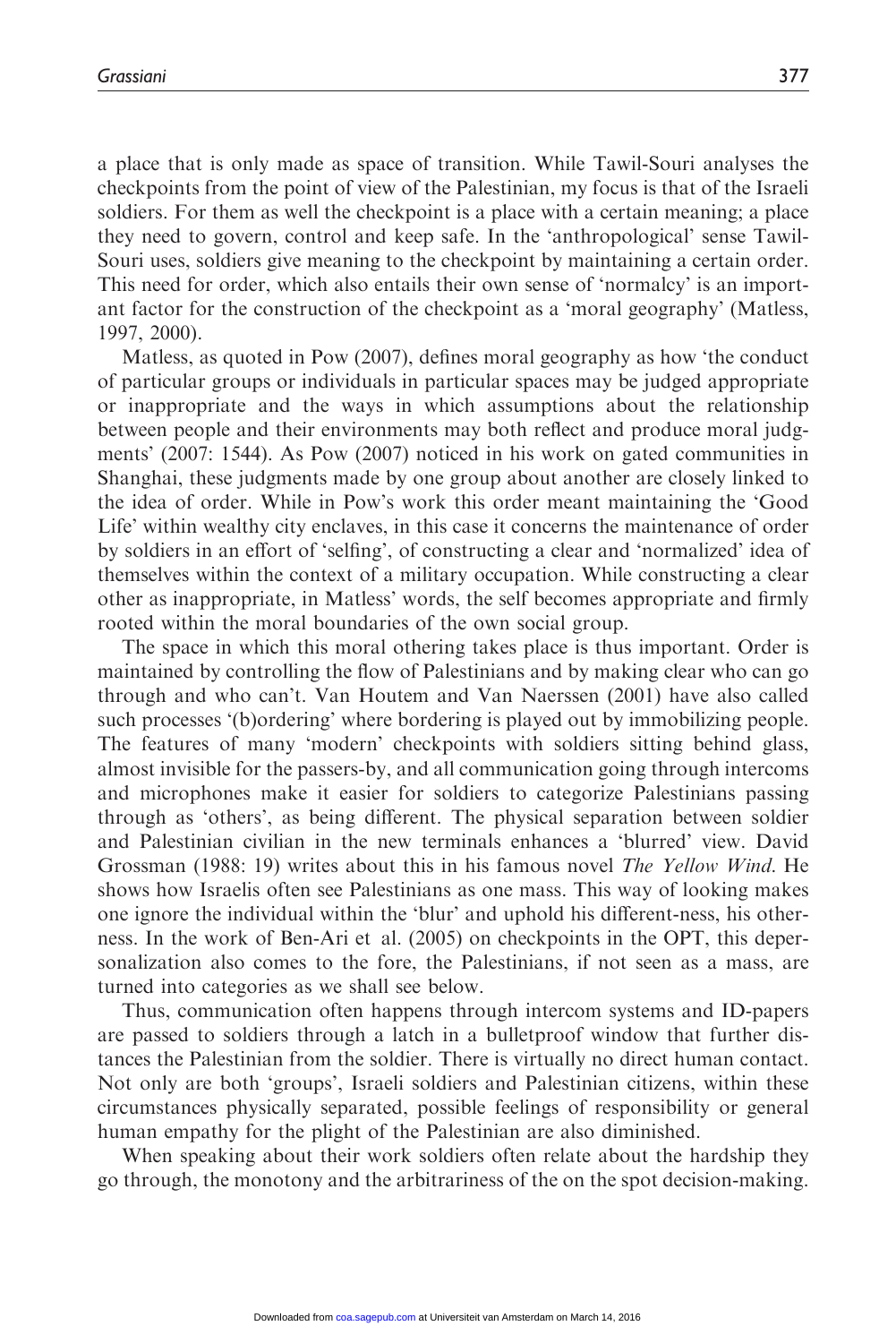In the following quotation, a commander explains the work at a checkpoint during a curfew and a closure:

If there was a closure or curfew, it's hard [the work at the checkpoint]. You prevent everyone from getting out... when there is a curfew they [the Palestinians], don't leave their houses. With a closure they don't get out of the village, they have to stay in their village. There is no passing between the villages; from Hebron there is no passing to Halhul, and from Halhul to ... these passages are closed ...there is no traffic between the villages. You have the permanent checkpoints and you stand there and just ... there is a closure, there is no passing. You prevent exit. You let the Red Cross through and aid organizations and humanitarian cases of course, after a thorough check and if a woman is giving birth in the ambulance you check if she really is giving birth, and you check if it's not something else, then you release it.

This example clearly shows that the checkpoint is thus not only a physical obstruction; it can be seen as a moral geography, a site where the other is produced within a specific space, using moral terms in an effort to create a specific order and a clear distinction between both groups (self and other). Important here are the obvious asymmetrical power relations; the Palestinians going through the checkpoint are in every way dependent on the Israeli soldier working in this space. This and other operational dynamics, such as the hard routine of this work and subsequent boredom that soldiers often mention, increase, I believe, this urge for order, an order that gives soldiers a sense of 'normalized' self, as I will explain further in the next section.

# Creating order

Here I argue that the creation of order by soldiers and their need to establish a positive self-image within the context of their work within a military occupation is central to the moral othering they engage in. Mary Douglas (2002 [1966]) already wrote about the importance of classifications to maintain order and the function of 'matter out of place' when we try to strengthen our identity and the boundaries of what we understand to be our culture or collective. She thereby emphasizes the strong relation between processes of order and the concept of othering.

In her work on the conduct of the Canadian military in Somalia during operation deliverance, Razack (2000) links the misconduct and severe violence used by Canadian soldiers against Somali civilians to the feelings of these soldiers of racial superiority within a colonial context. This operation was a Canadian peace making military operation that took place in 1992–1993 during the Somali civil war. The white Canadians coming from a '... country of innocence' arrived in Africa, Razack explains, to bring order in the chaos of the 'black wilderness' (2000: 129). She writes: 'Somalis... have become the embodiment of disorder and dirt' (2000: 128). In other words, Canadian soldiers used a process of othering by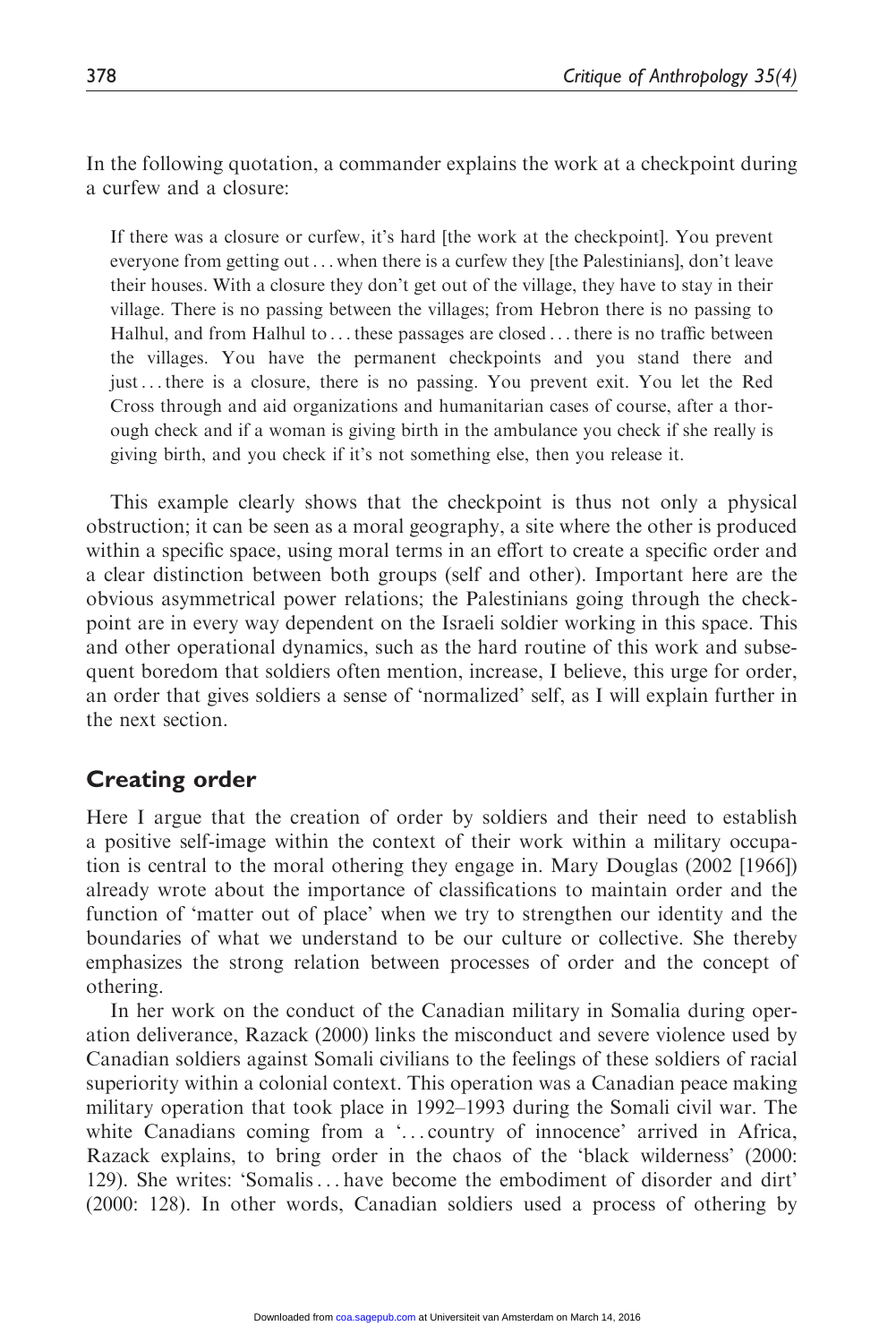portraying the other, Somalis in this case, as dirty and primitive, to reproduce their own positive identity as white and civilized.

Such depictions of the other as poor, dirty and backward justify the needs to create order and is also found in the context of Israeli soldiers in the OPT. Israeli soldiers, for example, often explain their work at checkpoints in terms of order and professionalism (Grassiani, 2011), as one commander put it: 'We want order at the checkpoint, because order is professionalism'. In the following example, a soldier makes this point even clearer; the Palestinian who crosses an imaginary line at the checkpoint makes him angry (for more on these 'imaginary lines' as modes of control at the checkpoint see Kotef and Amir, 2011). He realizes, however, that he is not really bothered by the trespassing itself, but that his anger comes from the disturbance of order it entails:

For example, you say 'don't cross that line'. So if they would cross the line I would get angry. If it really bothered me they crossed it, no. In the beginning yes, but as an experienced soldier you want to get things going. 'Yalla' go through; [he] passed the line; that pissed you off. Then he would stand [back] at the line and you would call him.

Both Israeli and Razack's Canadian soldiers use the theme of 'order' as something they need to bring into the chaos that the 'other' in some way is producing. The other becomes a symbol for the hard work of soldiering they need to perform. Furthermore, it emphasizes the inequality between two parties, Canadian soldiers and Somali civilians in Razack's work or Israeli soldiers and Palestinian civilians in this study. In the discourse of Israeli soldiers Palestinians are seen as inferior to Jewish Israelis, living in poor, dirty and violent circumstances, comparable to the way Canadian soldiers viewed the Somalis. The Palestinians then become the embodiment of the cold, the heat, the dust, the boredom and the hardship of the work of the soldiers in the OPT, which they often refer to as 'black' or dirty work (Grassiani, 2013). These experiences and interpretations by soldiers, as I have mentioned above, lead to processes of numbing, their moral abilities become blurred and the need for order becomes stronger.

### Moral othering and categorization

During their work at the checkpoint soldiers do not only check human beings in order to find threatening individuals or terrorists, they also categorize people in moral terms. They are in a continuous process of negotiation as they shift between following orders from above (the official code of conduct, for example, an 'institutional morality' (Zigon, 2008)) and between their own agentic powers of categorization. Furthermore, they deal daily with the negotiations of the Palestinian civilians who pass through the checkpoint.

I assert that much of the categorization soldiers perform is at the same time a way to create an order, as shown above. By clarifying who belongs to what moral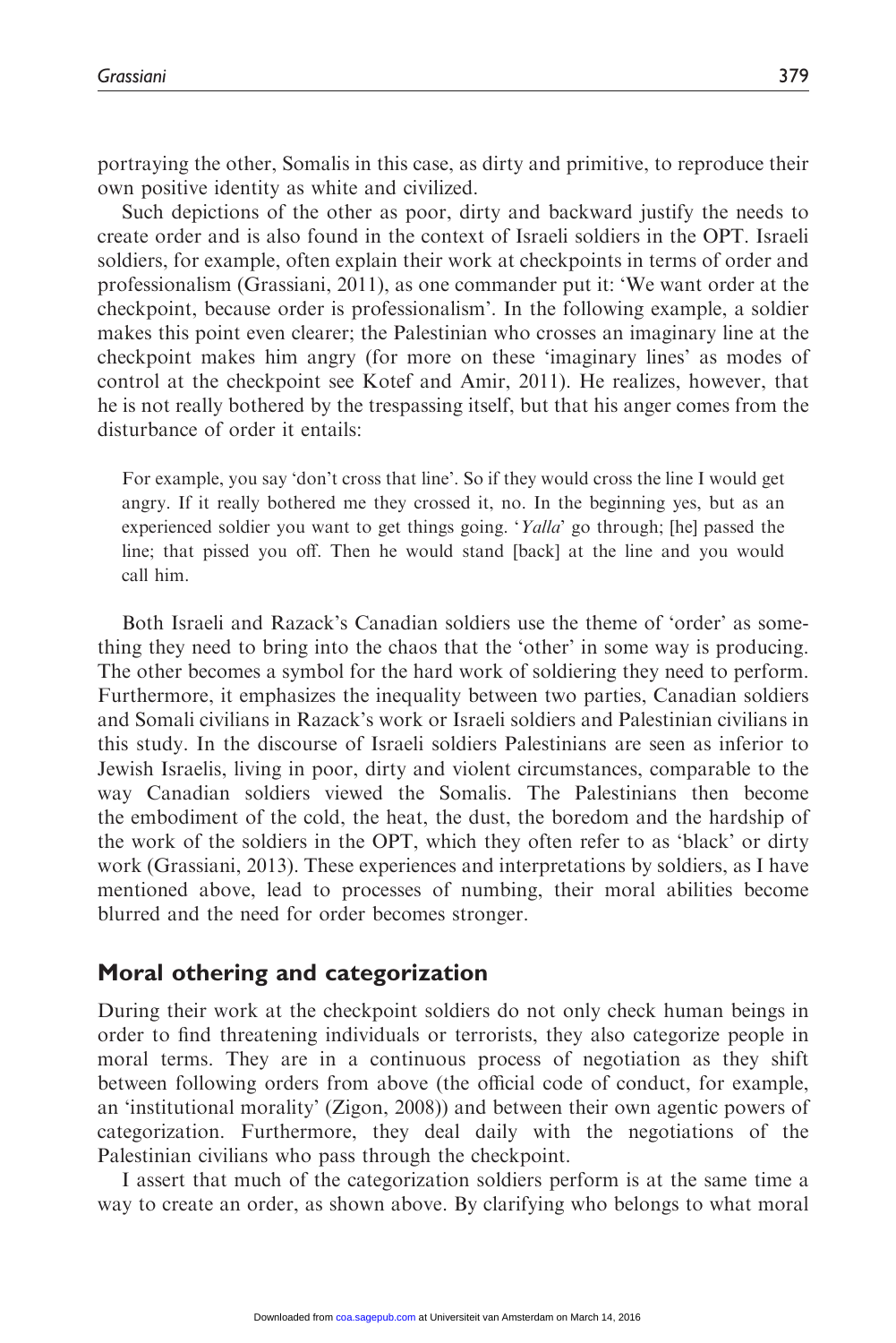category, soldiers create a sense of knowing and understanding their reality and surroundings. Palestinians are morally categorized, as we shall see later, in an effort to establish the 'normal' or sane position of the self within the realities of working in an occupation. These circumstances of the occupation, as mentioned before, influence the experiences of soldiers profoundly.

The process of othering by Israeli soldiers divide their world into different categories and consequently label these categories with (unconscious) labels, such as 'like me' or 'not like me at all' in a hierarchical manner. Consequently, this categorization gets translated into feelings of empathy and justice concerning the other. David Morris, for example, writes that the state of suffering is a social status that we can withhold or extend to someone, depending on whether he or she is included in our moral community (1997: 40). In this case, where Palestinians are excluded from the soldiers' moral community, their suffering is often not appreciated or simply denied. Staub (1987) calls this form of moral exclusion a process that '... occurs when individuals or groups are perceived as outside the boundary in which moral values, rules, and considerations of fairness apply' (cited in Opotow, 1990: 1). Moral exclusion varies from extreme forms, such as genocide where the other is dehumanized or even demonized, to milder forms, such as discrimination where the other is often simply non-existent (Opotow, 1990: 2). This moral exclusion '... emerges when group differences (or 'we-they' distinctions) are salient and when difficult life conditions (such as harsh social circumstances, destructive conflict, or threat) exist' (Opotow, 2001: 174).

While '... the affirmation of common humanity can bring out the best in others' (Bandura, 2002: 110), differences between groups, especially in times of conflict and insecurity and struggles over scarce resources can enhance processes of othering and the erection of moral boundaries. These others then become '... eligible for harm; considerations of fairness do not apply to them, and their resources (i.e. land, home, possessions, etc.) can be usurped' (Opotow, 2001: 157).

#### Palestinians as moral others

Through exploring and analysing the ethnographic material I collected, I argue that soldiers use a moral discourse that is influenced by an oriental discourse soldiers learn in Israeli society that enhances this othering of the Palestinian as backward, not worthy and dangerous. Often they categorize the other as distinctly different from themselves while asserting that they (the soldiers) stay 'human beings', which I interpret here as part of their moral discourse that is used to create a certain order and a sense of normalcy. I will begin by tracing in short some of the historical and social roots of this moral discourse. I will then connect this to four features of the discourse found in soldiers' speech.

Within the OPT where Israeli soldiers and Palestinians 'meet', a virtual boundary is constructed between both groups. Israeli soldiers (re)produce differences with ideas about the other they learn from the society they grow up in and that shape their national and social frameworks. Israeli society, in particular, has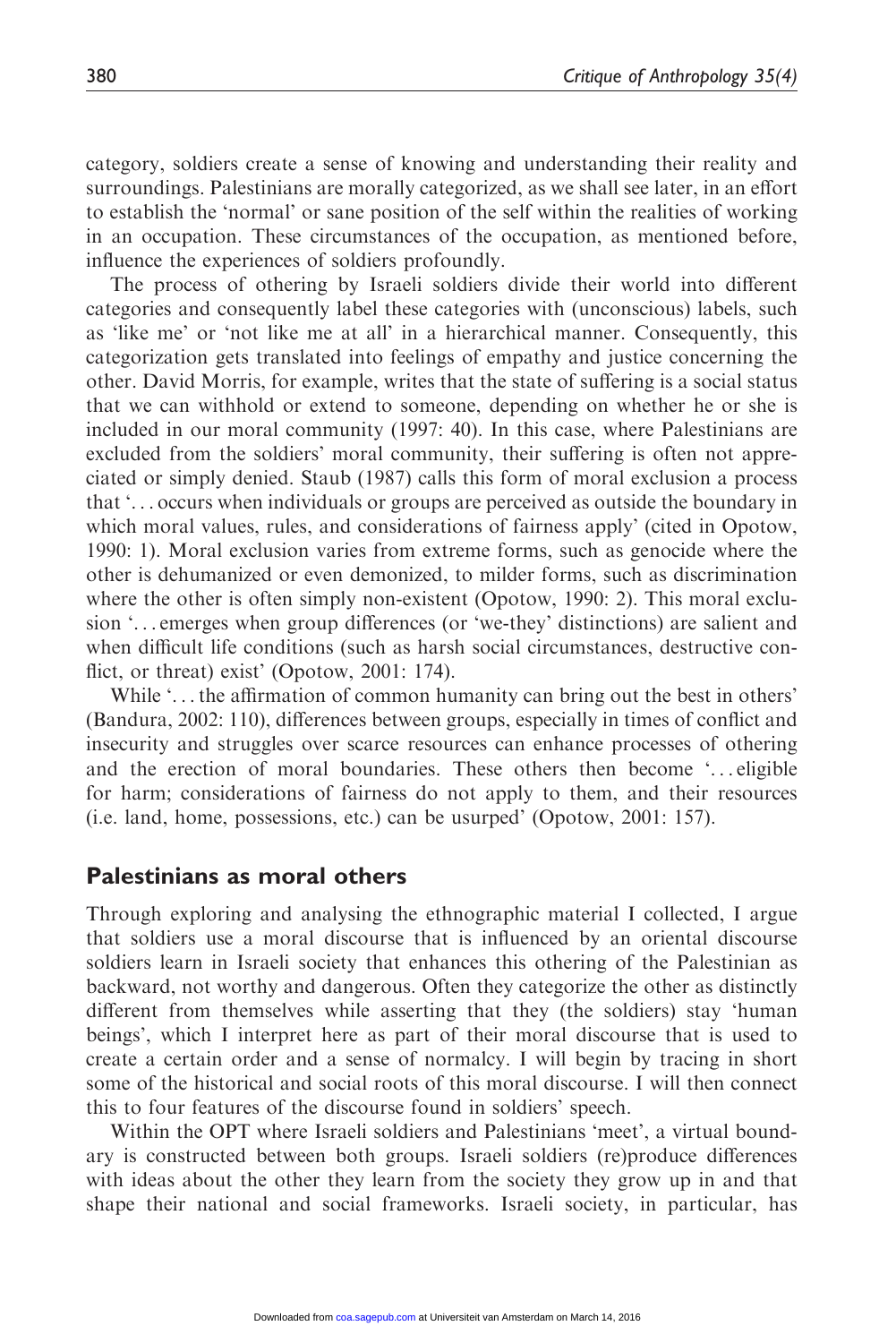always been in desperate need of an 'other' to clarify its own identity and legitimacy.

Contemporary othering in the context of a military occupation, finds its roots in the late 1800s when different groups of Jews from Western and Eastern Europe and Arab countries were consecutively made into an 'other' through processes of 'orientalization' by Western Christians and later by Western Jews (Khazzoum, 1998). Soon after, Palestinians went through a comparable process when they were 'orientalised' by the Israeli Jewish community. Every part of this chain can be explained in different terms, such as the creation of European states and prevalent anti-Semitism in 19th century Europe, but the orientalization of the Palestinians by Israeli Jews had its rationale in the emphasis on the European, white, Jewish character of the State of Israel (Khazzoum, 1998, 2003; Shohat, 1999). Thus acts of orientalization (Said, 1978) are repeated time and again by the groups who were submitted to it at first; the orientalised orientalises the other next in line. It is this part of the chain, that of the Jewish collective in Palestine and later Israel, orientalising and othering the Palestinian different, unworthy people that should be taken as starting point when exploring the way the Israeli soldiers other Palestinian civilians at the checkpoint in recent times.

In defining the boundaries of the collective proper and in order to construct the boundaries between those who belong and those who do not, military service is crucial within Israeli society. In her work on militarism and the construction of lifeworlds of Israeli men, Helman (1999) asserts that serving in the military in fact intrinsically means being Israeli. Military service is a homogenising experience within Israel (being engaged in military activities as a collective) that creates inclusion within a particular in-group (the Jewish military serving collective), while it differentiates and excludes other groups that do not serve (Helman, 1999).

The group that is the most 'extreme' other for this military serving collective is the Palestinian nation. Bar-Tal (1990: 70) speaks of a process of de-legitimization; '... the majority of Israeli Jews believe the ultimate objective of Palestinians is the annihilation of Israel and the establishment of a Palestinian state' thus de-legitimizing them as 'others'. A similar process, however, also takes place at the (Israeli) Palestinian side who believes '...Israeli Jews disregard the existence of the Palestinian people, neglect their national aspirations, and forcefully take their land' (1990: 71).

Baumann and Gingrich (2006: 21) assert that orientalization as a 'grammar of identity or alterity' is characterized not only by the emphasis on the negative of the eastern other, but at the same time by the idealization of certain aspects of the East. But even though early Zionists from Europe romanticized the Arabs as 'noble savages' and wore Bedouin headdress as a symbol of purity and a deep relation to the land and pastoral beauty (Almog, 2000), for a long time this romantic view of the Arab was not present within Israeli Jewish culture. Positive traits of the East have only surfaced in recent years with Eastern culture, such as music, gaining popularity within the general Israeli society after it had been silenced for many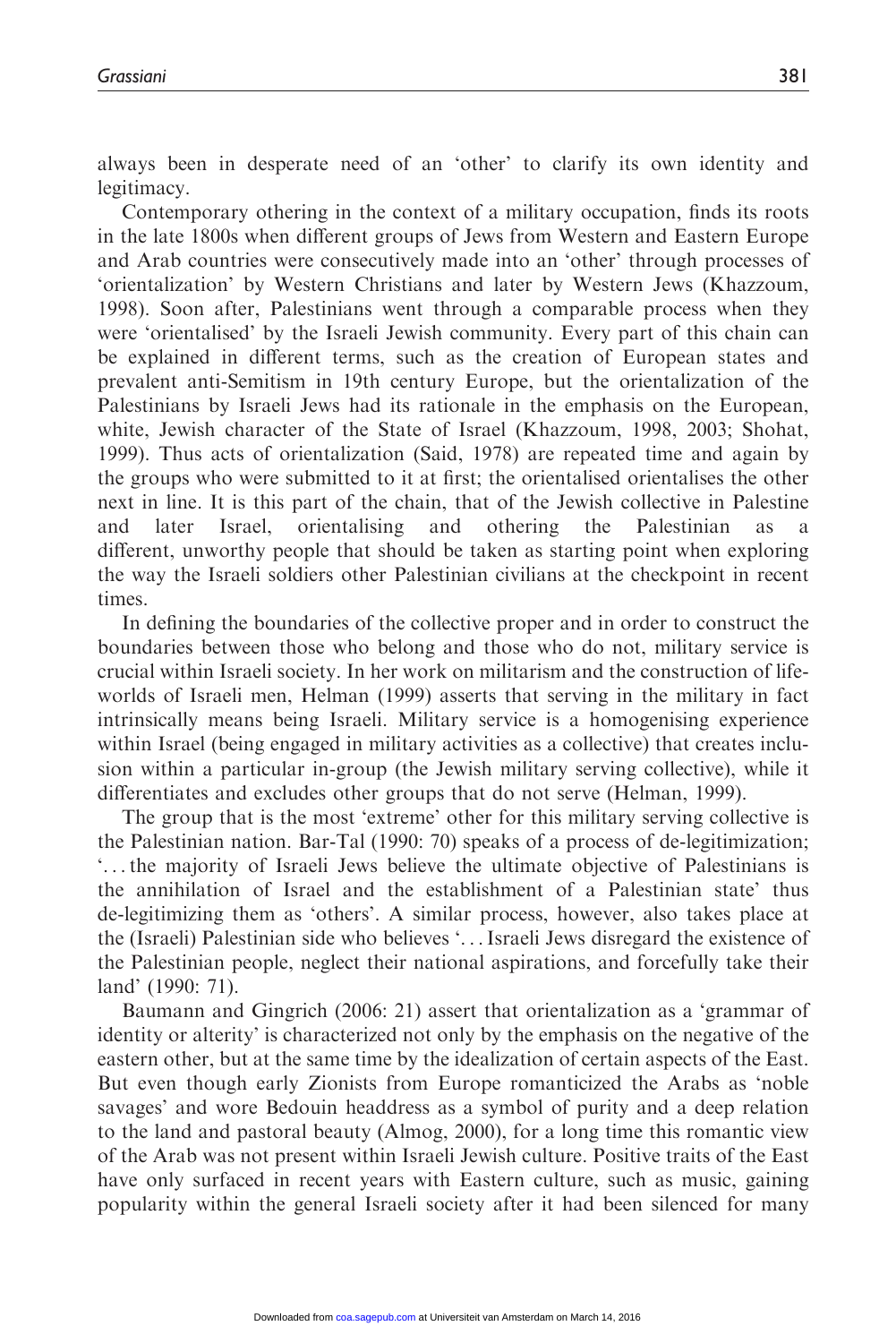years. Yael Berda (2008: 14) has called this a form of Israeli 'Arabism' which is distinctively 'Palestinian-less'.

This 'Palestinian-less' discourse and the otherness of 'the Arab' or Palestinian are enforced through the strong emphasis Israeli society puts on Western culture as the 'proper' Israeli culture, largely dismissing oriental or Arab Jewish culture as well as Palestinian culture as 'matter out of place' (Douglas, 2002 [1966], see also, Shohat, 1999). Education within Israel does not deal with Palestinian culture in depth and if it does '... the defining characteristic is stereotypical and...negative images... are attributed to them [Palestinians]' (Lomsky-Feder and Ben-Ari, 1999: 7).

In the moral discourse of soldiers, they, the Palestinians, are first of all depicted as violent others who either use violence against civilians or who at least support it. Soldiers, on the other hand, are perceived as using violence to protect themselves or their nation and this violence is legitimized. The following examples are very telling for the way Israeli soldiers speak about the Palestinians they meet at the checkpoint. In the first example, a soldier tells how Palestinians see him, the soldier, as a monster:

You meet people [Palestinians], OK I'm generalizing here, but the people you meet on the street aren't people who are interested to start a certain dialogue with you. You are the monster [the soldier] and we are something else. We're different creatures....

Another soldier defines Palestinians as inherently violent:

The place where I'm from and where he's from, there is a huge gap. Those people you arrest, all, I'm generalizing, but most have been throwing stones or something, they have a violent resistance. How can I talk to a person who communicates by taking a rock and throwing it? His speech is in violence. Of course I'm the one who is walking around with a gun, but to hold it and to use it are two different things. I'm not ... I'm not walking around the city with it and killing people. That's the difference. I'm not walking around, also not in the territories, just looking for a situation to load my gun and 'just give me someone to kill'. It's not there, I'm talking only about myself, there isn't this need. Never in my life had I thought of killing someone, also not to throw a rock or raise my hand. I wasn't raised like that, I was raised the complete opposite.

In the last example the perceived differences become even more outspoken:

Yes, because we are different, we are above them. We are not animals, we don't kill babies...

In the last two quotes the Palestinian is first of all very clearly an 'other' who is distinguished from the Israeli self by his violent behaviour and communication and by his willingness to kill. From the excerpts it becomes clear that the other is seen as different in the way (s)he was raised and in his (her) motivations. Palestinians are even depicted as animals 'who kill babies' and as 'different creatures', clearly de-humanizing them. Such ideas about the 'enemy' open the way for legitimizing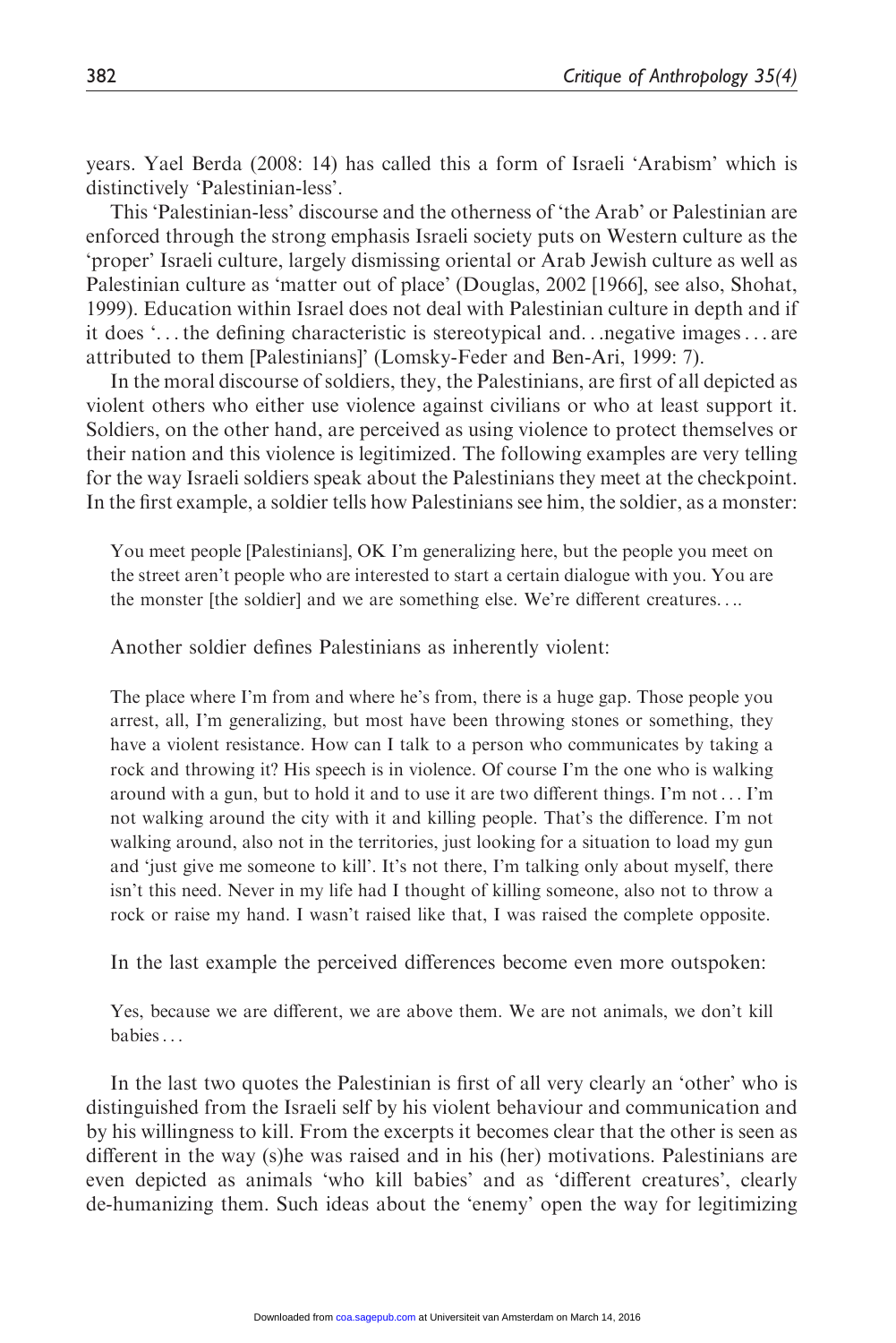the use of violence as a form of control. The identity of the 'we' as 'good' and moral is then strengthened against the other who is placed securely outside of this boundary. In her work on Canadian soldiers Winslow (1997: 86) wrote in this respect that when a hyper-investment in group identity occurs, the '... capacity to relate to others outside of the group becomes significantly diminished and the potential for xenophobia increases' (see also, Verrips, 2006).

A second feature of the moral discourse soldiers use is the way they categorize Palestinians as not trustworthy and to be pitied. They are not equal to the soldiers and relationships between the two should never be normalized. In the following example, bribes by Palestinians show how there sometimes is a risk of a relationship forming. Soldiers often relate about Palestinians trying to 'bribe' their way through the checkpoint by offering the soldiers drinks or food. Accepting something from a Palestinian at the checkpoint, this soldier believes, would normalize the relationship between soldier and Palestinian and would even put a soldier in 'debt' with a Palestinian and this is seen as unacceptable:

There is this thing of respect. If I took [something] from them I have to give it back. [Speaking about bribes at the checkpoint] We're not in that kind of relationship. In the end they are beneath me. What can you do, it's maybe horrible but it's reality. You can't accept presents from people that are beneath you. You can even say we're enemies. I never saw them as enemies; I see them as a population you pity.

This soldier sees the Palestinian as 'beneath him' and thus a 'normal' reciprocal relationship cannot and should not be established. The description above of the Palestinian as someone who should be pitied also shows a clear feeling of superiority by the Israeli soldiers. A second example of this feature is the following quote by a soldier who uses derogatory language to describe the Palestinians.

It's clear that this [work at the checkpoint] wears you out, especially when they are really not reliable these people ...First of all they are not reliable between themselves, they aren't reliable as a nation and especially when the military comes, let's say you get to the house of the mother of a terrorist, you can't expect that when you ask if he's home, if he is hiding in the house, she will answer 'yes sure he is hiding behind the closet'.

The soldier quoted here believes Palestinians 'are not reliable' and hence it is difficult to 'work' with them. He even goes as far as saying they are not a reliable nation, while on another level he seems to understand that a mother will not betray her son.

A third feature of the discourse soldiers use is perhaps more surprising than the ones described above. In this scope of the discourse, soldiers actually conceptualize the Palestinian as human, emphasizing this expressively. I argue that this seemingly contradicting feature of their discourse is in reality part of their efforts to normalize their own (often violent) behaviour. While placing the Palestinians outside of their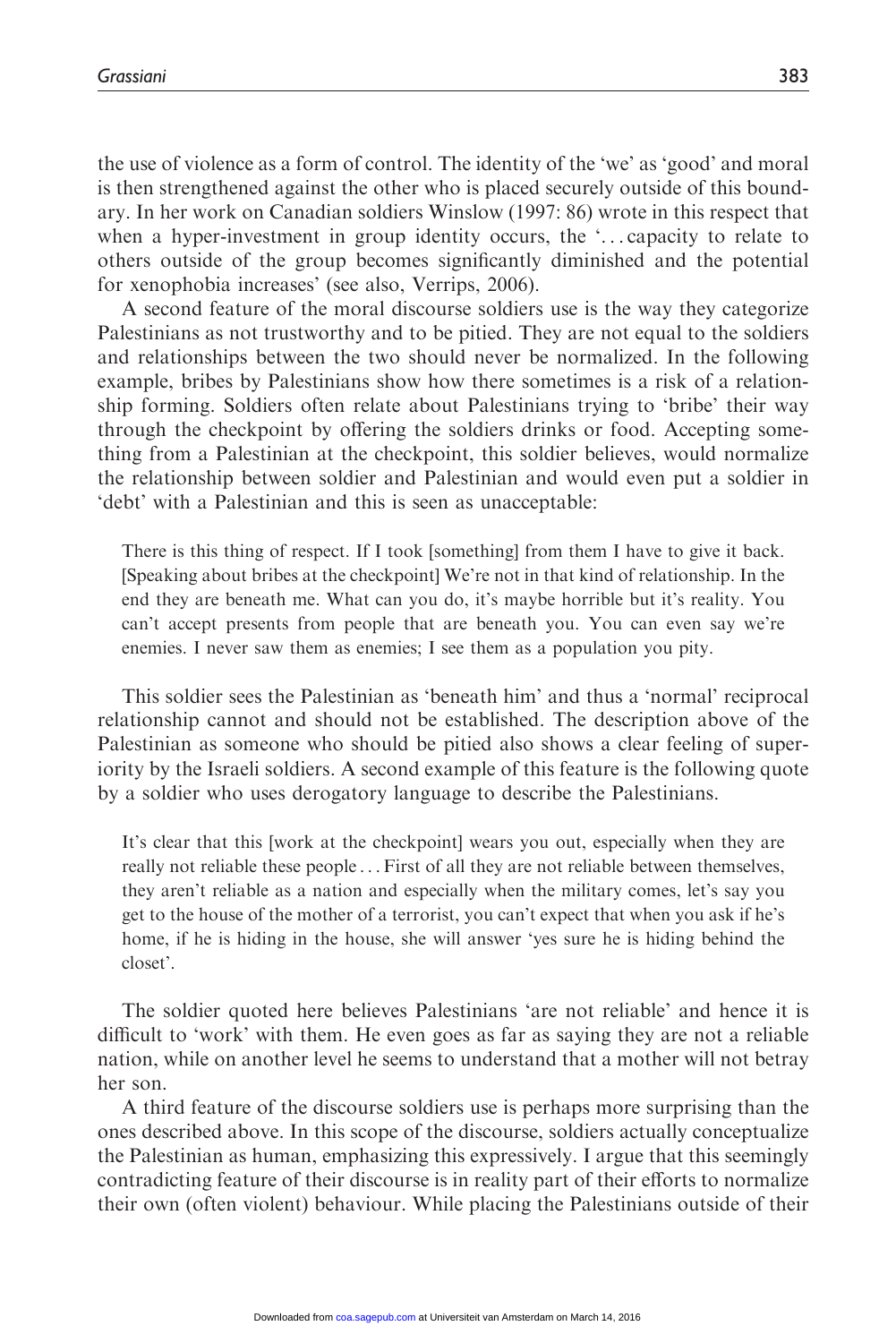own group through othering, the Israeli soldiers interviewed seemed to remind themselves time and again of the fact that these others were actually human beings. Sentences as 'They are human beings', 'We treat them as human beings' and 'In the end they are only human beings' were very common in the soldiers' discourse on their treatment of Palestinians and the way they were told to treat Palestinians by commanders. This commander makes this point clear when he explains the rationale behind the treatment of Palestinians:

In the end we are talking here about human beings and not about animals, it's true there are terrorists amongst them, and Israel haters, and ...from the Islamic Jihad and from Fatah and from Hamas, and Tanzim ... but you don't have to treat them as if they are ... in the end they are human beings. Everyone is innocent until proven guilty.

One soldier, who served in an elite unit that would mostly do nightly operations within the OPT, remembers what he was told by his commanders about the treatment of Palestinians, especially during arrests:

First rule is the treatment of a human being as a human being, not to hurt. To come to do what we need to do, to catch who you need to, sometimes you don't even know if he is guilty and also if he is guilty, maybe he is crazy, maybe his family is not connected [to terrorism], after we arrest him then the Shabak [General Security Service] or someone else will do what is needed, it's enough for us to arrest, not to educate anyone, not to teach them a lesson.

Bar and Ben-Ari (2005: 133) encountered the same phrases by soldiers in their work on Israeli snipers. Instead of dehumanizing their victims, the snipers acknowledged their 'basic humanity'. The authors, however, dealt with a very specific soldier for whom 'the other' was the person he was about to kill. Snipers generally do not interact with Palestinians within a daily context as happens at the checkpoints. In the case of this study, the people whose humanity the soldiers remind themselves of are not their direct adversaries, but people they deal with on a daily basis.

Hence, the repeated underscoring of the human side of Palestinians is part of the Israeli soldiers effort to create a sense of normalcy around their own behaviour and activities within the practice of occupation. This is even more emphasized in the last feature I will discuss; the way soldiers continually state how they, themselves, want to keep their human dignity, in other words, their normalcy as human beings.

Often soldiers refer to ideas about 'our own humanity' and 'our own human dignity' when talking about their work in the Territories. Maoz (2001: 246) also mentions this when she notes that 'victimizers are also described as using the mechanisms of ''paradoxical morality'' to preserve a human image of themselves'. Within this discourse, the concern of Israeli soldiers is not so much the well-being of the other, the Palestinian in this case, as their own 'saneness' and the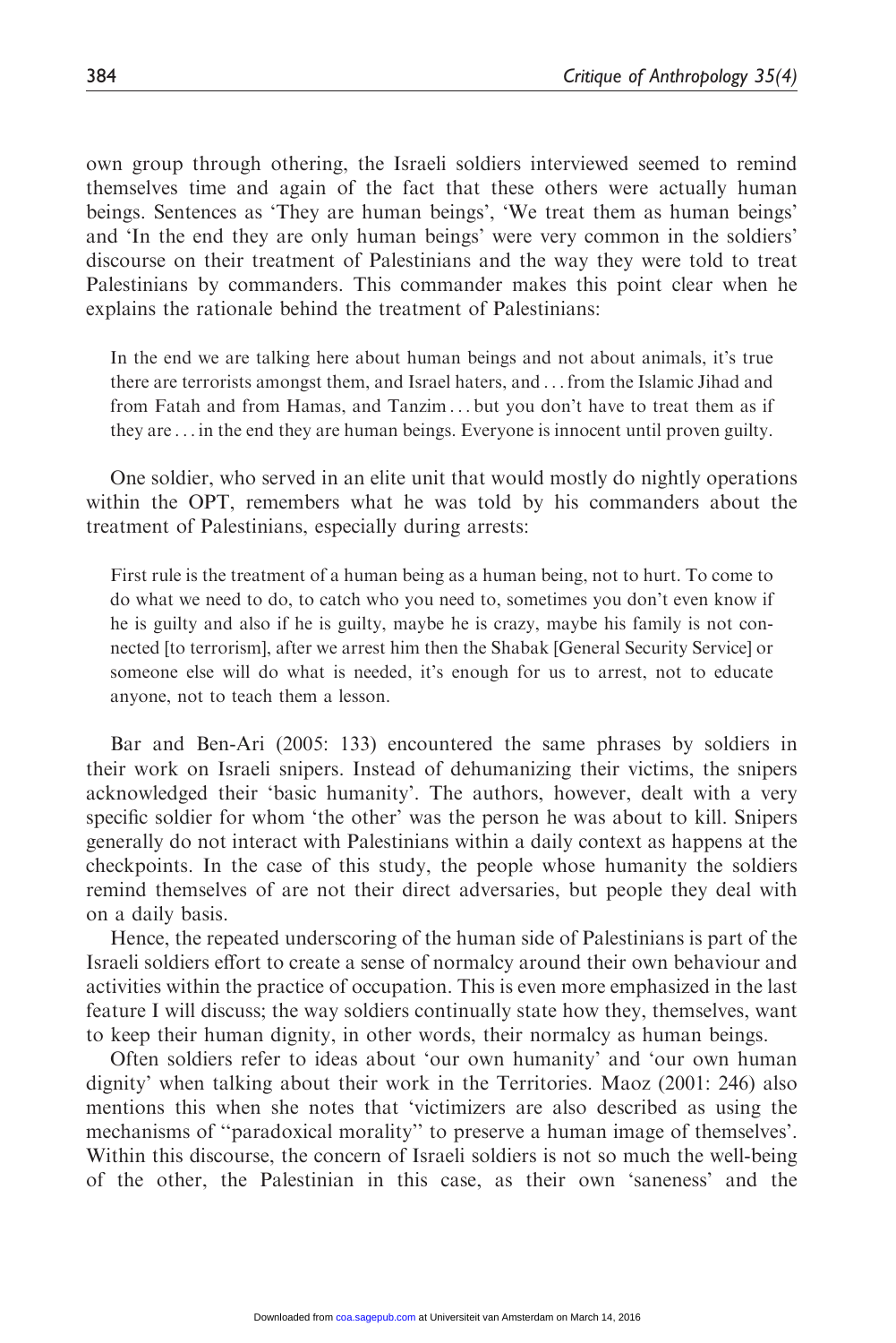preservation of their intrinsic human properties, i.e. being a moral human being. The following shows this clearly:

If we need to check a car, we will get everything out of the car. The question is how you do it. You don't throw anything, you don't start messing in his stuff but you ask the person to take the stuff out of the car. Maybe it doesn't interest the person if you do it in a polite way, but it's more to keep our human dignity (tselem enosh).

This preoccupation with the moral wellbeing of the self, the effort to keep the moral characteristics of the self intact, clearly represents the demarcation of the soldiers' moral universe. Soldiers who reason in this fashion have a clear goal in mind, a goal that is principally directed to their own feelings of worth and much less towards the well-being of others.

One soldier told a striking story of an arrest operation after which he found himself in the back of the military vehicle with an arrestee. He noticed that they had both been born in the same year and tried to make conversation through an interpreter:

When I was sitting with the terrorist, it was very important for me to have some kind of contact, maybe naive of me, I was determined to stay a human being and not become a machine of hate and fear.

As becomes clear from his words, this effort to make conversation with the Palestinian man sitting next to him, handcuffed and blindfolded, has a clear goal, namely that of making this soldier feel like a human being and not 'a machine'. This conversation was, then, not initially instigated in order to understand the arrestee but in order for the soldier to feel he was doing a good thing as a human being.

# Conclusion

In this article I have attempted to show how Palestinians are morally othered by Israeli soldiers. I placed this othering within the checkpoint, a moral geography in which soldiers and Palestinians meet on a daily basis. The moral behaviour of soldiers, I argued here, is embedded within a military system, a complex system within which soldiers' experiences, behaviour and decision-making are shaped. This system is the product of soldiering within a military occupation and the kind of military spaces, tasks and operations that are part of it. Here I explore how the particular space of the checkpoint influences the moral othering of the Palestinian civilians. I further argued that in an effort to (re)create order, to regain a sense of normalcy about their own activities as soldiers in an occupation, Israeli soldiers use a moral discourse that constructs the Palestinian other as violent, not reliable and as to be pitied. The discourse of soldiers, however, also showed a need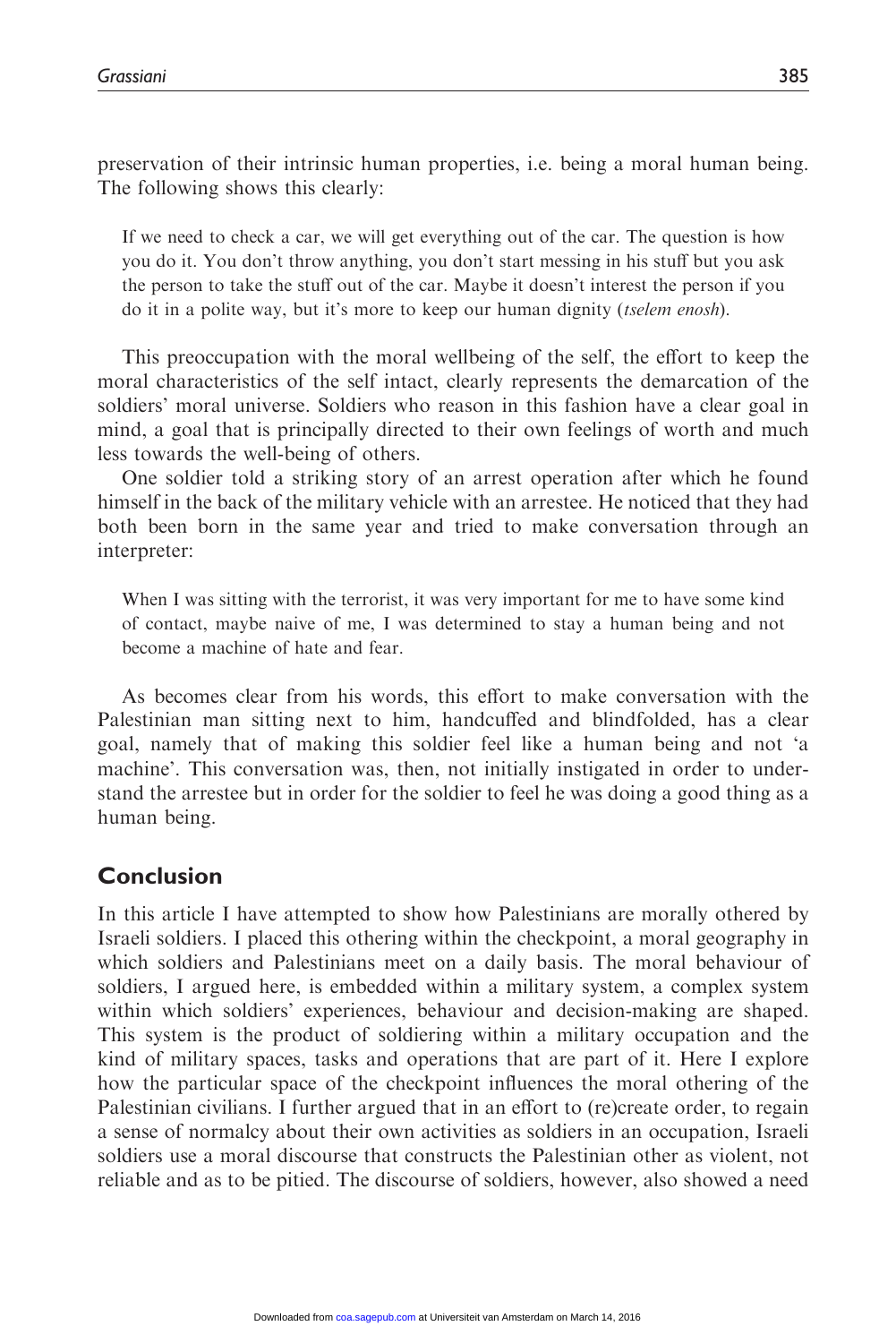by soldiers to categorize Palestinians as 'human beings'. I interpret this as part of the effort to create normalcy and a sense of humanity for themselves. Much emphasis was put on the fact that the soldiers were 'human beings' themselves, and on the fact that they wanted to keep their 'human dignity' and thus their normalcy. This shows us how in an effort to construct a moral other in a specific moral space, ideas about the self of the soldier are upheld and clarity is formed in an imagined chaos.

As I have already argued elsewhere (Grassiani, 2013), when exploring soldiers' behaviour and their (moral) categorization, it is crucial to take a systemic approach that includes not only their speech in our analysis, but also the physical spaces and their features that influence the way they perceive and interpret their social reality. Only in this manner will we be able to understand the complex relationship between space, moral behaviour and the categorization of the other within violent conflict.

#### Declaration of conflicting interest

The author(s) declared no potential conflicts of interest with respect to the research, authorship, and/or publication of this article.

#### Funding

The research on which this article is based was funded by the Netherlands Defense Academy and the VU University Amsterdam.

#### **Notes**

- 1. The research on which this work is based was conducted between 2006 and 2007. Fieldwork was carried out in Israel and the Occupied Palestinian Territories, approximately 30 in-depth interviews with soldiers were held and dozens of testimonies by soldiers were analysed. Checkpoints all across the OPT were visited for observations.
- 2. See Mansbach (2009) for an analysis of these new terminals.
- 3. [http://www.btselem.org/freedom\\_of\\_movement/checkpoints\\_and\\_forbidden\\_roads](http://www.btselem.org/freedom_of_movement/checkpoints_and_forbidden_roads) as accessed on 15 July 2013.
- 4. [http://www.ochaopt.org/documents/ocha\\_opt\\_movement\\_and\\_access\\_report\\_september](http://www.ochaopt.org/documents/ocha_opt_movement_and_access_report_september_2012_english.pdf) [\\_2012\\_english.pdf](http://www.ochaopt.org/documents/ocha_opt_movement_and_access_report_september_2012_english.pdf) as accessed on 17 October 2012.
- 5. Most probably this was done in an effort to create goodwill from the international community who became more and more critical of the occupation by Israel and especially the restrictions it put on Palestinian civilians.
- 6. However, many, amongst whom former military officials, have made clear that the checkpoints cannot be legitimized under this pretext anymore. Many even claim that the hardship of Palestinians caused by the checkpoints poses a greater risk for Israel's security than the possible explosives going through them.
- 7. [http://www.haaretz.com/print-edition/news/idf-to-remove-major-west-bank-checkpoint](http://www.haaretz.com/print-edition/news/idf-to-remove-major-west-bank-checkpoint-to-enable-palestinian-movement-1.342612)[to-enable-palestinian-movement-1.342612](http://www.haaretz.com/print-edition/news/idf-to-remove-major-west-bank-checkpoint-to-enable-palestinian-movement-1.342612) as accessed on 15 July 2013.

#### **References**

Almog O (2000) The Sabra: The Creation of the New Jew. Berkeley: University of California Press.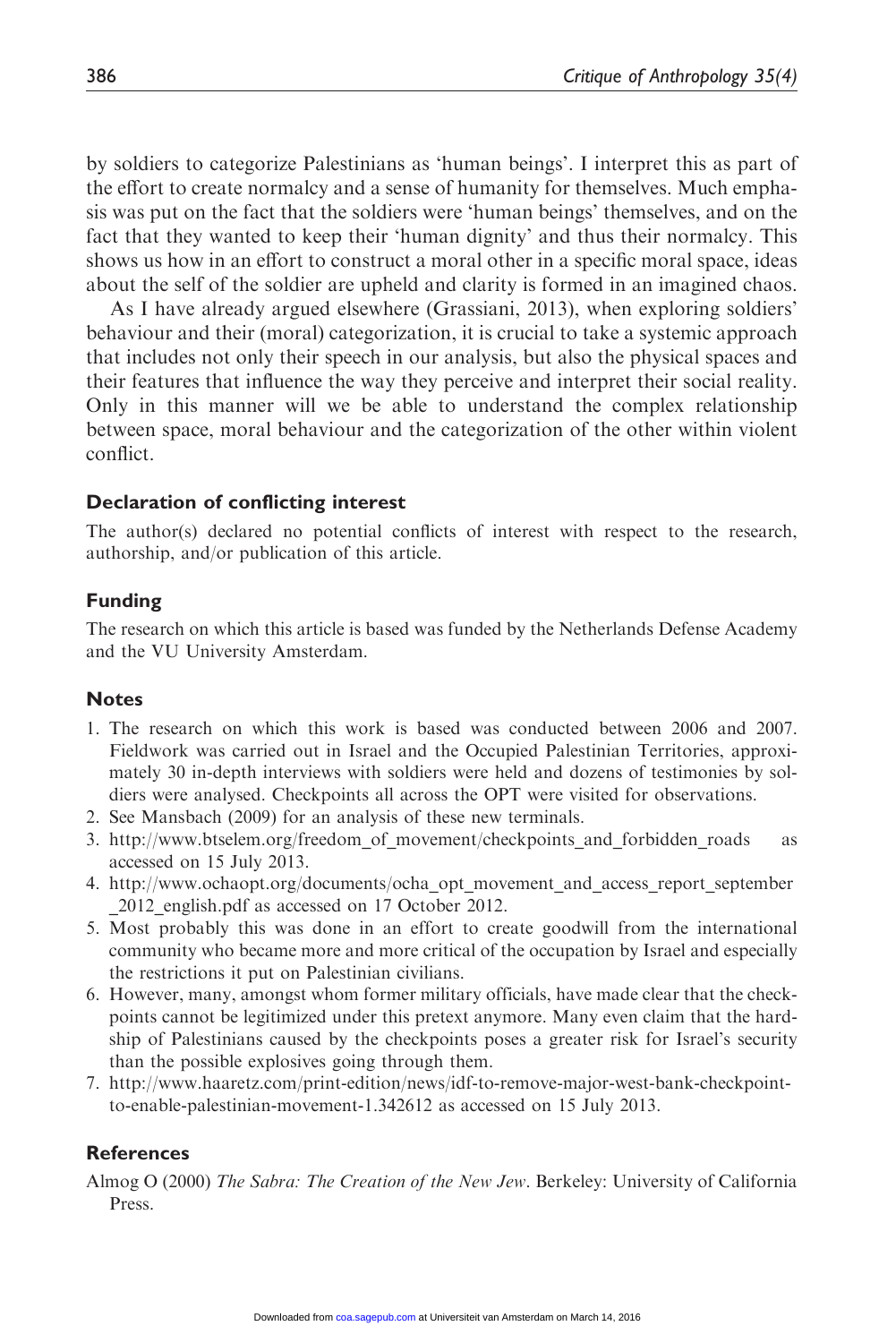- Bandura A (2002) Selective moral disengagement in the exercise of moral agency. Journal of Moral Education 31(2): 101–119.
- Bar N and Ben-Ari E (2005) Israeli snipers in the Al-Aqsa Intifada: Killing, humanity and lived experience. Third World Quarterly 26(1): 133-152.
- Bar-Tal D (1990) Causes and consequences of delegitimization: Models of conflict and ethnocentrism. Journal of Social Issues 46(1): 65–81.
- Baumann G and Gingrich A (2006) Grammars of Identity/Alterity: A Structural Approach. New York, NY: Berghahn Books.
- Ben-Ari E, Maymon M, Gazit N, et al. (2005) From Checkpoints to Flow-points: Sites of Friction between the Israel Defence Forces and Palestinians. Jerusalem: Harry S. Truman Institute of the Advancement of Peace, the Hebrew University.
- Berda Y (2008) The erotics of the occupation. Eutopia Magazine 19: 13–20.
- Braverman I (2009) Checkpoint gazes. Legal Studies Research Paper Series, Paper no. 2009-09.
- Donnan H and Wilson TM (1999) Borders: Frontiers of Identity, Nation and State. Oxford: Berg Publishers.
- Douglas M (2002 [1966]) Purity and Danger: An Analysis of the Concepts of Pollution and Taboo. London: Routledge Classics.
- Fassin D (2011) Policing borders, producing boundaries: The governmentality of immigration in dark times. Annual Review of Anthropology 40: 213–226.
- Grassiani E (2011) When soldiers explain: Discursive strategies used by Israeli conscripts when recounting their experiences in the field. In: Six-Hohenbalken MM and Weiss N (eds) Violence expressed: an anthropological approach. Ashgate Publishing, Ltd, pp. 91–108.
- Grassiani E (2013) Soldiering under Occupation: Processes of Numbing among Israeli Soldiers in the Al-Aqsa Intifada. New York: Berghahn Books.
- Grossman D (1988) The Yellow Wind. New York, NY: Farrar, Straus and Giroux.
- Helman S (1999) Militarism and the construction of the life-worlds of Israeli males: The case of the reserves system. In: Lomsky-Feder E and Ben-Ari E (eds) The Military and Militarism in Israeli Society. Albany, NY: State University of New York Press, pp. 191–221.
- Khazzoum A (1998) Orientalism, Ethnic Identity, and social Closure: The Origins of Ethnic Inequality Among Jews in Israel. PhD Thesis, UC Berkeley, USA.
- Khazzoum A (2003) The great chain of orientalism: Jewish identity, stigma management, and ethnic exclusion in Israel. American Sociological Review 68(4): 481–510.
- Kotef H and Amir M (2011) Between imaginary lines: Violence and its justifications at the military checkpoint in occupied Palestine. *Theory, Culture and Society*  $28(1)$ : 55–80.
- Lomsky-Feder E and Ben-Ari E (1999) The Military and Militarism in Israeli Society. Albany, NY: State University of New York Press.
- Mansbach D (2009) Normalizing violence: From military checkpoints to 'terminals' in the occupied territories. Journal of Power 2(2): 255–273.
- Matless D (1997) Moral geographies of English landscape. *Landscape Research* 22(2): 141–155.
- Matless D (2000) Moral geographies. In: Johnston RJ, Gregory D, Pratt G and Watts M (eds) Dictionary of Human Geography, 4th edn. Malden, MA: Blackwell, pp. 522–525.
- Maoz I (2001) The violent asymmetrical encounter with the other in an army-civilian clash: The case of the Intifada. Peace and Conflict: Journal of Peace Psychology 7(3): 243–263.